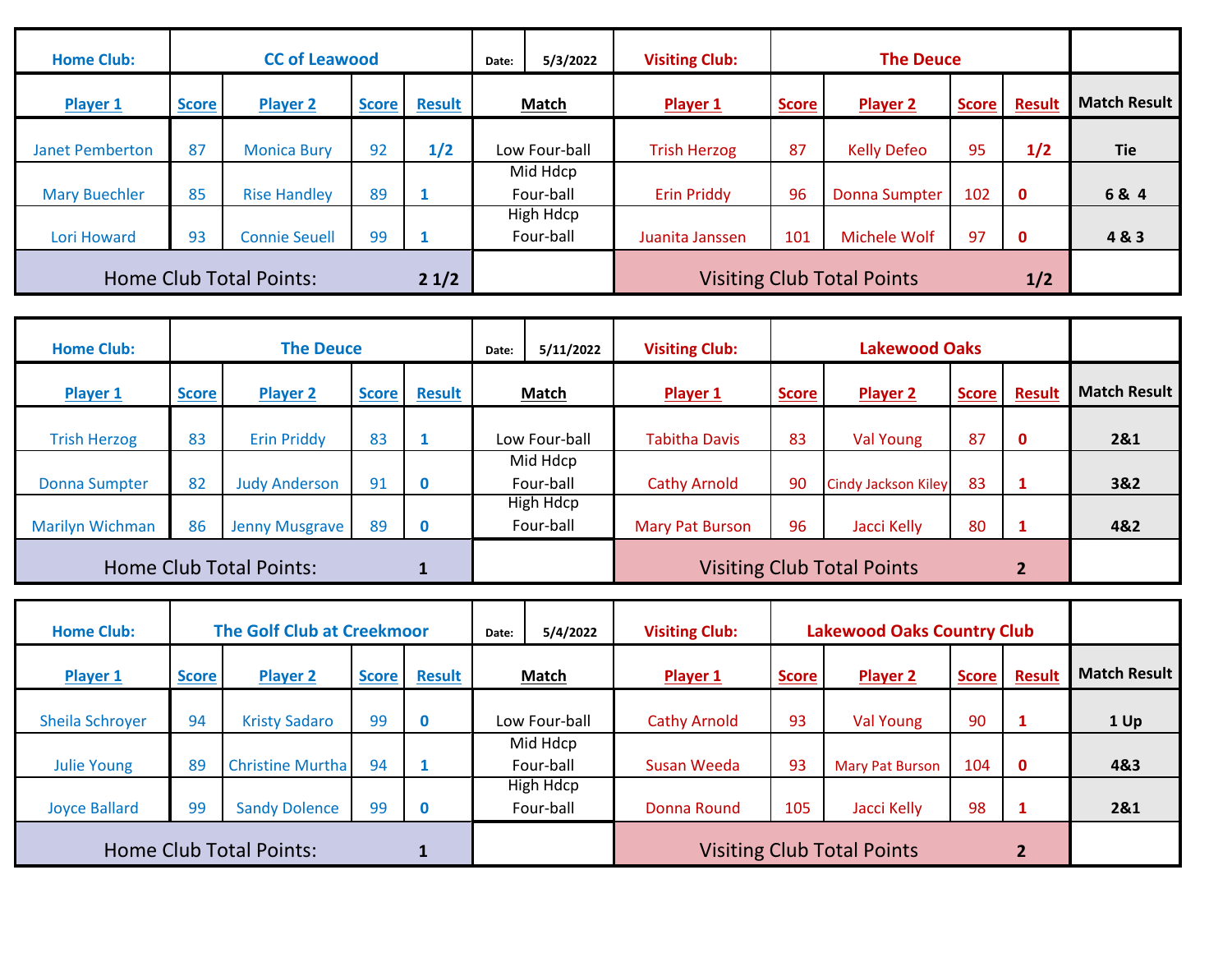| <b>Home Club:</b>              |              | <b>The Deuce</b>     | <b>The Golf Club at Creekmoor</b><br><b>Visiting Club:</b><br>6/5/2022<br>Date: |               |       |                               |                          |                                   |                         |              |               |                     |
|--------------------------------|--------------|----------------------|---------------------------------------------------------------------------------|---------------|-------|-------------------------------|--------------------------|-----------------------------------|-------------------------|--------------|---------------|---------------------|
| <b>Player 1</b>                | <b>Score</b> | <b>Player 2</b>      | <b>Score</b>                                                                    | <b>Result</b> | Match |                               | Player 1                 | <b>Score</b>                      | Player 2                | <b>Score</b> | <b>Result</b> | <b>Match Result</b> |
| <b>Trish Herzog</b>            | 84           | <b>Erin Priddy</b>   | 90                                                                              |               |       | Low Four-ball                 | Julie Young              | 93                                | Sheila Schroyer         | 82           | $\mathbf 0$   | 2&1                 |
| <b>Michele Wolf</b>            | 89           | <b>Donna Sumpter</b> | 84                                                                              |               |       | Mid Hdcp<br>Four-ball         | Jean Hopkins             | 91                                | <b>Christine Murtha</b> | 93           | $\mathbf 0$   | 3&2                 |
| <b>Marilyn Wichman</b>         | 82           | Diana Youngdahl      | 88                                                                              |               |       | <b>High Hdcp</b><br>Four-ball | <b>Krystal Actkinson</b> | 100                               | Janice Updike           | 100          | $\mathbf 0$   | 7&5                 |
| <b>Home Club Total Points:</b> |              |                      |                                                                                 |               |       |                               |                          | <b>Visiting Club Total Points</b> |                         | $\bf{0}$     |               |                     |

| <b>Home Club:</b>                   | <b>The Deuce</b> |                      |              |               |  | 6/9/2022                      | <b>Visiting Club:</b>  |                                   | <b>CC of Leawood</b> |              |              |                     |
|-------------------------------------|------------------|----------------------|--------------|---------------|--|-------------------------------|------------------------|-----------------------------------|----------------------|--------------|--------------|---------------------|
| Player 1                            | <b>Score</b>     | <b>Player 2</b>      | <b>Score</b> | <b>Result</b> |  | <b>Match</b>                  | Player 1               | <b>Score</b>                      | Player 2             | <b>Score</b> | Result       | <b>Match Result</b> |
| <b>Trish Herzog</b>                 | 78               | <b>Donna Sumpter</b> | 85           |               |  | Low Four-ball                 | <b>Janet Pemberton</b> | 94                                | <b>Monica Bury</b>   | 88           | $\mathbf 0$  | 5&3                 |
| <b>Michele Wolf</b>                 | 88               | <b>Sally James</b>   | 86           |               |  | Mid Hdcp<br>Four-ball         | <b>Mary Buechler</b>   | 86                                | Lisa Holton          | 91           | $\mathbf{0}$ | 4&2                 |
| <b>Marilyn Wichman</b>              | 90               | <b>Susan Probst</b>  | 93           |               |  | <b>High Hdcp</b><br>Four-ball | Lori Howard            | 91                                | <b>Connie Seuell</b> | 86           | $\mathbf 0$  | 3&2                 |
| <b>Home Club Total Points:</b><br>3 |                  |                      |              |               |  |                               |                        | <b>Visiting Club Total Points</b> |                      | $\mathbf 0$  |              |                     |

| <b>Home Club:</b>                      |              | <b>Lakewood Oaks Country Club</b> |              |               | <b>CC of Leawood</b><br><b>Visiting Club:</b><br>6/10/2022<br>Date: |                               |                        |                                   |                            |              |               |                     |
|----------------------------------------|--------------|-----------------------------------|--------------|---------------|---------------------------------------------------------------------|-------------------------------|------------------------|-----------------------------------|----------------------------|--------------|---------------|---------------------|
| Player 1                               | <b>Score</b> | <b>Player 2</b>                   | <b>Score</b> | <b>Result</b> |                                                                     | Match                         | <b>Player 1</b>        | <b>Score</b>                      | Player 2                   | <b>Score</b> | <b>Result</b> | <b>Match Result</b> |
| Logan Moresi                           | 80           | <b>Tabby Davis</b>                | 79           |               |                                                                     | Low Four-ball                 | <b>Janet Pemberton</b> | 82                                | <b>Mary Buechler</b>       | 82           | $\mathbf 0$   | 1 up                |
| Val Young                              | 91           | <b>Terri Coats</b>                | 89           | 1/2           |                                                                     | Mid Hdcp<br>Four-ball         | <b>Rise Handley</b>    | 92                                | <b>Susan Sharp-Blacker</b> | 97           | 1/2           | <b>Tied</b>         |
| Jacci Kelly                            | 95           | Jan Voth                          | 87           | 0             |                                                                     | <b>High Hdcp</b><br>Four-ball | Jan Popek              | 90                                | Linda Wingerter            | 92           | $\mathbf{1}$  | 2 & 1               |
| <b>Home Club Total Points:</b><br>11/2 |              |                                   |              |               |                                                                     |                               |                        | <b>Visiting Club Total Points</b> |                            | 11/2         |               |                     |